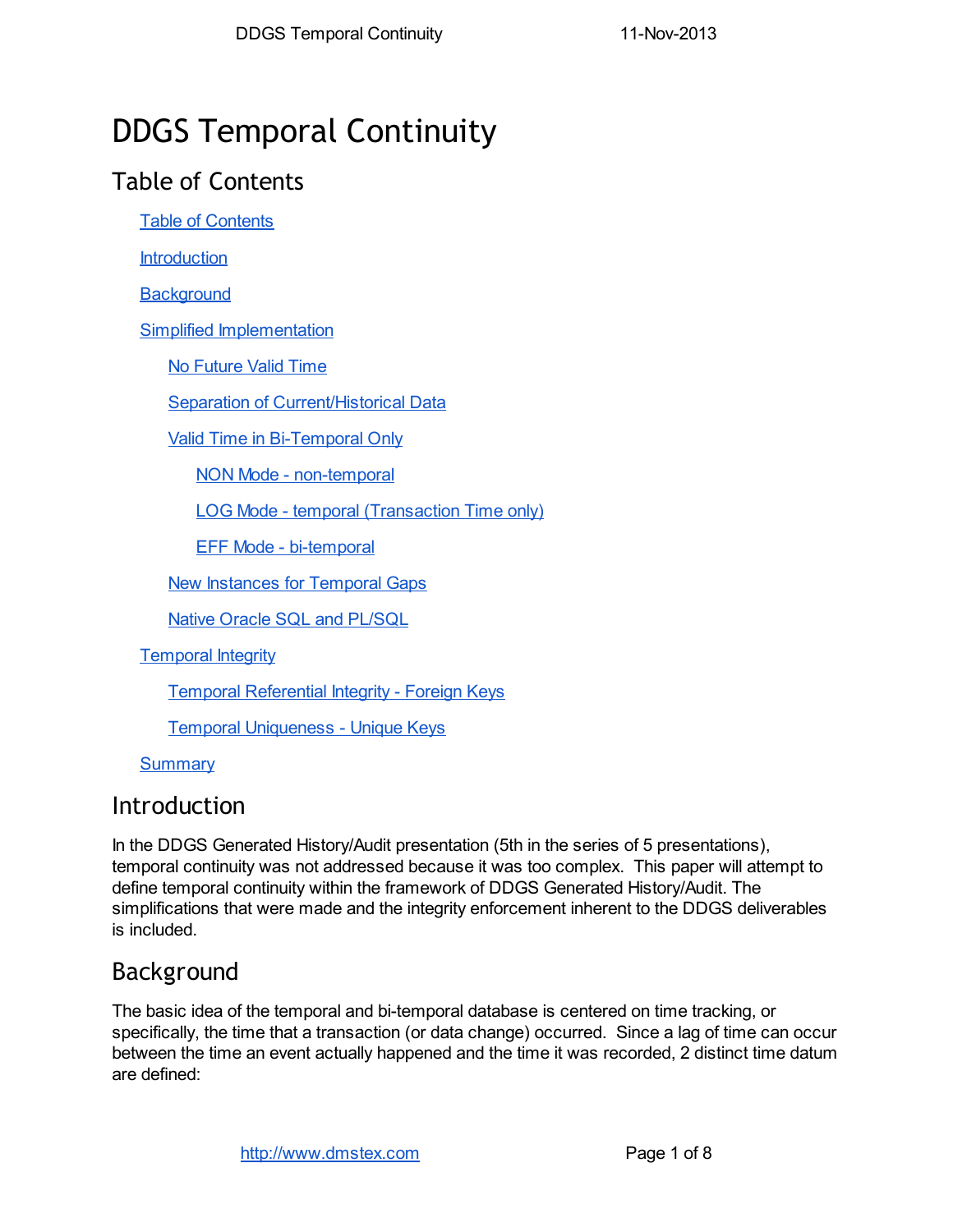- 1. Transaction Time The time that the transaction (change, event, etc…) was recorded.
- 2. Valid Time The time that the transaction (change, event, etc…) actually occurred (or was valid).

A temporal database is used to track one of these 2 time datum. A bi-temporal database tracks both of these time datum together. If a bi-temporal database is used to record events at the same instant they actually occur, then the Transaction Time will always be the same as the Valid Time.

## Simplified Implementation

Temporal and bi-temporal database implementations can be terribly complex. This complexity occurs when the permutations of attribute update, unique key constraint, foreign key constraint, past/future Valid Time, and the mixing of temporal, bi-temporal, and non-temporal data are combined into one integrated system. The DDGS deliverables make use of some simplification of the temporal and bi-temporal database to reduce this complexity. This simplification includes

- 1. No Future Valid Time
- 2. Valid Time in Bi-Temporal Only
- 3. New Instances for Temporal Gaps
- 4. Native Oracle SQL and PL/SQL
- 5. Separation of Current/Historical Data

### No Future Valid Time

The first concept of simplification is that no future Valid Time will be allowed for a transaction. A Valid Time that has yet to occur represents a plan or forecast for something. If a plan changes or a forecast is missed, the Valid Time may not get corrected, leading to unidentifiable errors in the database.

In practice, it is more accurate to record plans and forecasts as attributes instead of Valid Time. This approach allows plans and forecasts to be easily recognized. It also allows tracking of the changes made to plans and forecasts. For instance, if next week's work schedule is posted on Monday, and changes are made on Wednesday, the fact that the schedule changed can be captured with the temporal database. Furthermore, employee pay would not be based on a posted schedule. Rather, pay would be based on timecard data, which tracks what actually happened, not the plan or forecast.

## Separation of Current/Historical Data

The second concept of simplification is to separate current/active data from historical/logged data. In this way, most transaction processing can occur against the current data without regard to history. Additionally, performance enhancing structures, like indexes, are smaller and faster when operating only on the current/active data. Finally, the separation of current/historical data is easier conceptually because all things past are in one place, while all things current are in another.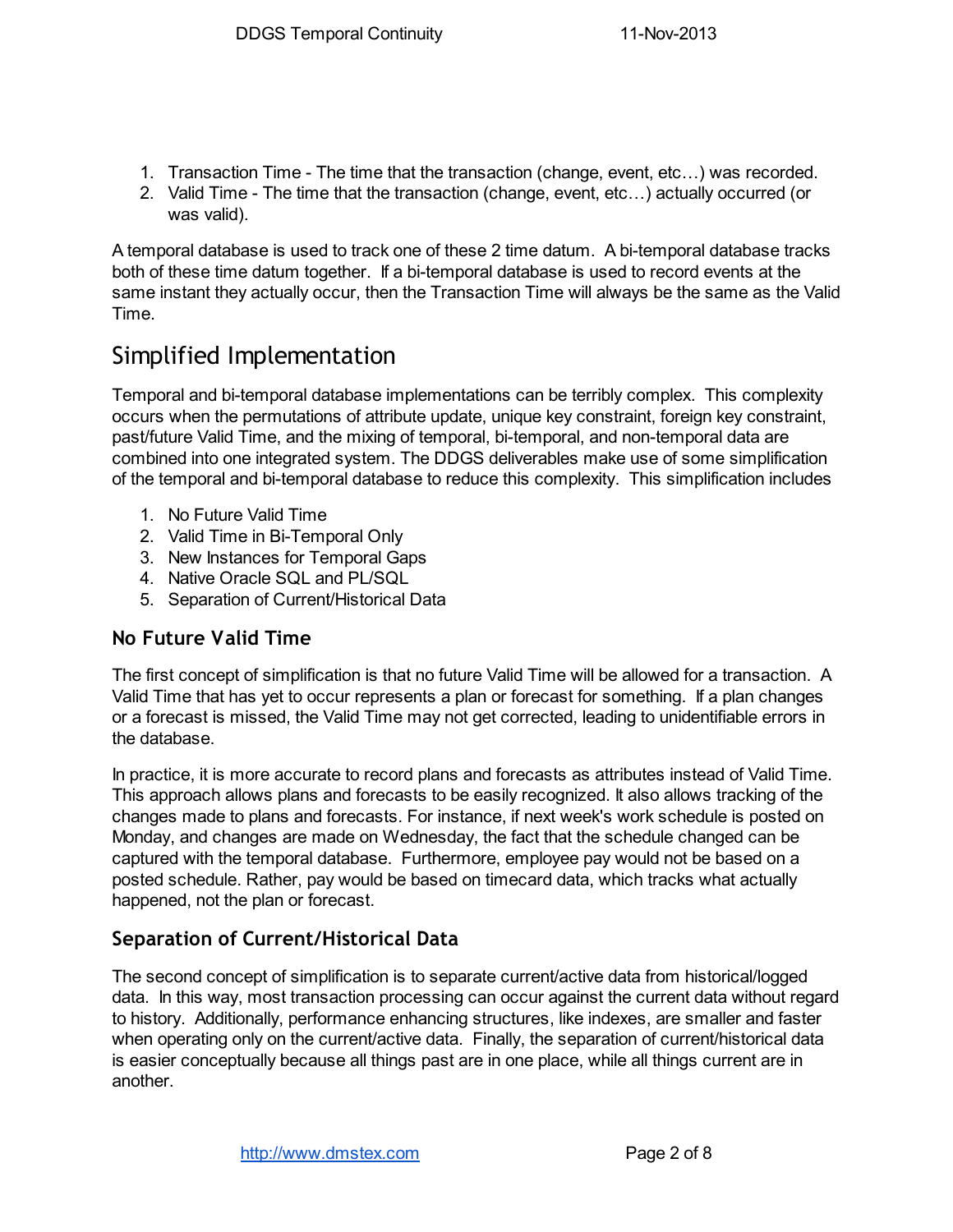## Valid Time in Bi-Temporal Only

The third concept of simplification is to limit the number of temporal and bi-temporal options for each table. This section also includes a discussion of the ASOF view that is used to query a past point-in-time.

#### NON Mode - non-temporal

A discussion of the NON mode is included to introduce the concept that not all tables are required to have Transaction Time and/or Valid Time. As shown later, these tables do participate in the temporal database if they are foreign keys from a table that has Transaction Time and/or Valid Time. Additionally, there is no ASOF View for these tables. The data that is in these tables is considered immutable and always current.

LOG Mode - temporal (Transaction Time only)

Among other attributes, a table that is configured in LOG Mode includes an AUD\_BEG\_DTM attribute. This is the starting Transaction Time for the data in the table. All records in this table are considered to be current/active.

These LOG Mode tables will always be paired with another table of the same name that includes an " LOG" suffix in the name. This LOG table collects the history of the table that is in LOG Mode and includes both the starting Transaction Time (AUD\_BEG\_DTM) and the ending Transaction Time (AUD\_END\_DTM). That is, the data that preceded any update or delete performed on the LOG Table will be captured with the correct AUD\_END\_DTM in this table. In essence, this table forms an audit log of all records that were in the database before being updated or deleted, along with their starting and ending Transaction Times.

In addition to the " LOG" table, these LOG Mode tables will always be paired with a view of the same name that includes an "\_ASOF" suffix in the name. This ASOF View is will return all records from both the LOG Mode table and the corresponding "\_LOG" table that were current/active during a selected Transaction Time (past point-in-time). In this way, the ASOF view can be used to reconstruct the current/active data as it appeared at a given time in the past.

#### EFF Mode - bi-temporal

A table that is configured in EFF Mode includes the AUD\_BEG\_DTM attribute, exactly the same as a LOG Mode table. Additionally, and EFF Mode table includes an EFF\_BEG\_DTM attribute to record the Valid Time. Similar to the LOG Mode tables, the EFF Mode tables will always be paired with another table of the same name that includes "\_EFF" suffix in the name. This \_EFF table includes AUD\_BEG\_DTM, AUD\_END\_DTM, EFF\_BEG\_DTM, and EFF\_END\_DTM to capture start Transaction Time and Valid Time as well as end Transaction Time and Valid Time, respectively.

In the same way, a view with the same name that includes an "\_ASOF" suffix will be paired with all EFF Mode tables. However, the ASOF point-in-time for EFF Mode tables will be taken from Valid Time, not Transaction Time. Transaction Time is ignored in these ASOF views.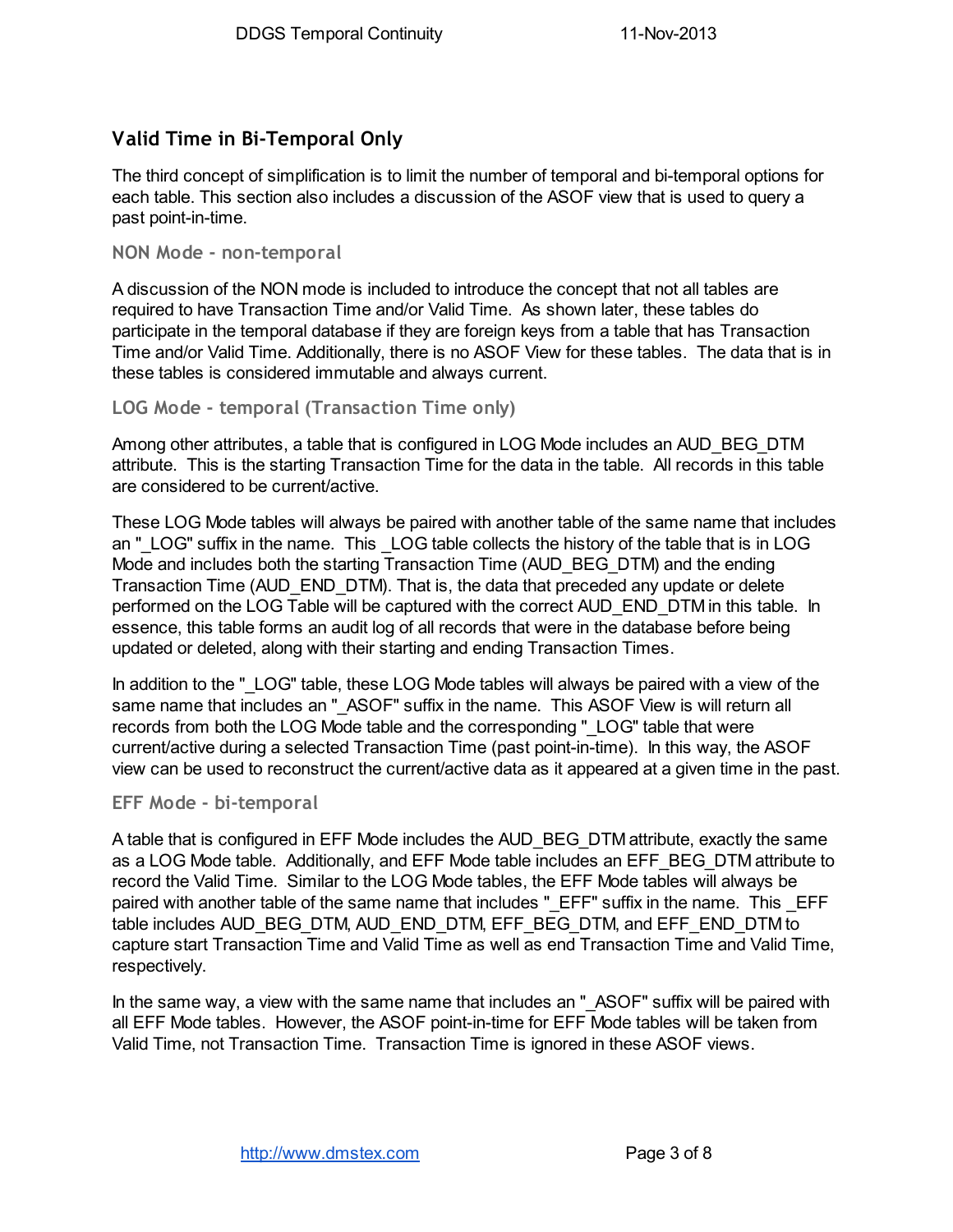### New Instances for Temporal Gaps

The fourth concept of simplification is not as obvious in that it is centered on the idea of a temporal instance of something. A temporal instance is a time in which a something is current/active. For instance, if the same person is hired by a company, leaves the company, then returns, that person is then in their second instance of employment with the company. The first instance of employment has begin and end times and may include modifications like salary changes and promotions. The second instance of employment is different from the first instance in that a temporal gap occurred between the 2 instances. Continuing with the employment example, the second employment instance can include the same employee ID (natural key) for that employee. However, the surrogate primary key must be different for the second instance. In this way, no temporal gaps will exist for any instance of something.

The lack of temporal gaps allow all AUD\_END\_DTM attributes to have zero or one matching AUD\_BEG\_DTM. Conversely, all EFF\_END\_DTM attributes will have zero or one matching AUD BEG DTM. The lack of temporal gaps also allows the earliest \*\_BEG\_DTM to be matched with the latest END DTM for the same Surrogate Primary Key without requiring a check for temporal continuity between those 2 times. This greatly eases the complexity of reporting and becomes more intuitive when identifying temporal gaps.

## Native Oracle SQL and PL/SQL

The final concept of simplification is that these temporal and bi-temporal databases run natively in the Oracle database. This rules out the use of additional data cartridges like Spatial Data Option or calling external libraries. Instead, native tables, views, triggers, and procedures are implemented to allow native SQL to accomplish most every aspect of DML. The only exception is the setting of Valid Time during a delete, which requires a PL/SQL procedure call.

## Temporal Integrity

Integrity constraints help keep data accurate and correct. These constraints are an expected part of the Oracle database. In this section, referential and unique integrity constraints are explored in the temporal domain.

### Temporal Referential Integrity - Foreign Keys

One of the core constraints in any Oracle schema is the Foreign Key constraint. This constraint ensures that a referenced Foreign Key is available for all records. Within the temporal database, this constraint must be enforced across the temporal domain. The DDGS deliverables include this enforcement across all required permutations of table configurations:

- An EFF Mode table referencing another EFF Mode table
- An EFF Mode table referencing a LOG Mode table
- An EFF Mode table referencing a NON Mode table
- An EFF Mode table referencing itself.
- A LOG Mode table referencing another LOG Mode table
- A LOG Mode table referencing an EFF Mode table
- A LOG Mode table referencing a NON Mode table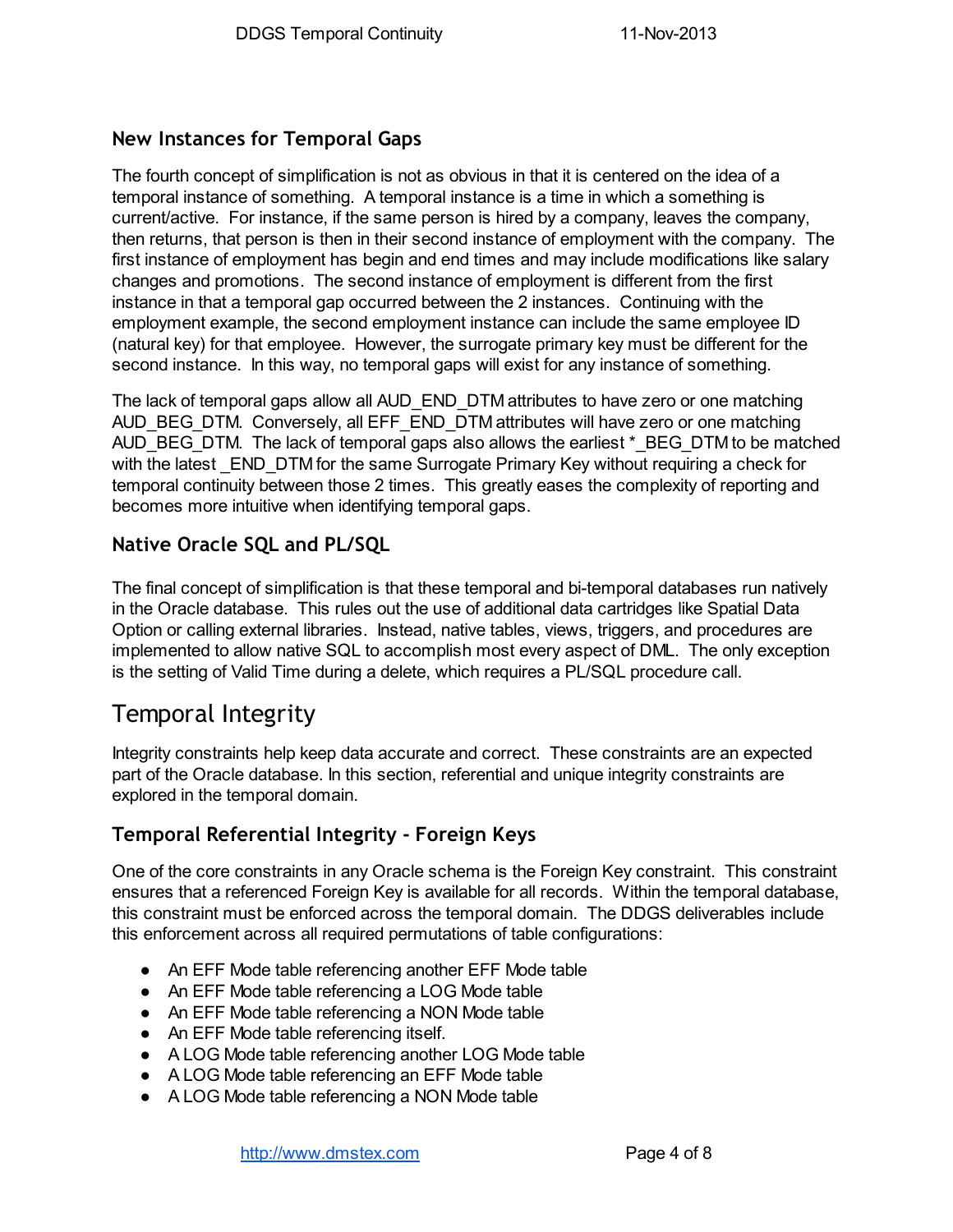● A LOG Mode table referencing itself

For instance, in demonstration 5 "DDGS Generated History/Audit", the DEPT table was configured for EFF Mode and the INV table was configured for LOG Mode. In the example below, the SALES department is removed. Since there are 513 BROCHURES in inventory in that department, the department cannot be removed before the inventory is removed. Since the inventory is in LOG Mode, only Transaction Time is recorded for the inventory delete. Now, suppose the department was removed with a Valid Time of 2 days ago. Let's see what happens.

```
C:\> sqlplus p5_usr/p5_usr
SQL*Plus: Release 11.2.0.2.0 Production on Sat Nov 9 19:41:36 2013
Copyright (c) 1982, 2010, Oracle. All rights reserved.
Connected to:
Oracle Database 11g Express Edition Release 11.2.0.2.0 - Production
SQL> select sysdate from dual;
SYSDATE
---------
09-NOV-13
SQL> select id, dname, loc from dept act
 2 where dname = 'SALES';
      ID DNAME LOC
---------- -------------- -------------
        3 SALES CHICAGO
SQL> select id, dept id, dept nk1, iname, onhand from inv act
 2> where dept nk1 = 'SALES';
     ID DEPT_ID DEPT_NK1 INAME ONHAND
---------- ---------- -------------- ---------------- ----------
       1 3 SALES BROCHURES 513
SQL> execute util.set usr('TC Test');
PL/SQL procedure successfully completed.
SQL> delete from inv act where dept nk1 = 'SALES';
1 row deleted.
SQL> begin
 2 dept dml.del (eff end dtm in => sysdate - 2,
 3 dname in => 'SALES');
 4 end;
 5 /
begin
*
ERROR at line 1:
ORA-20018: inv_LOG.ID 3 child record exists at 2013-11-09 19:47:19
```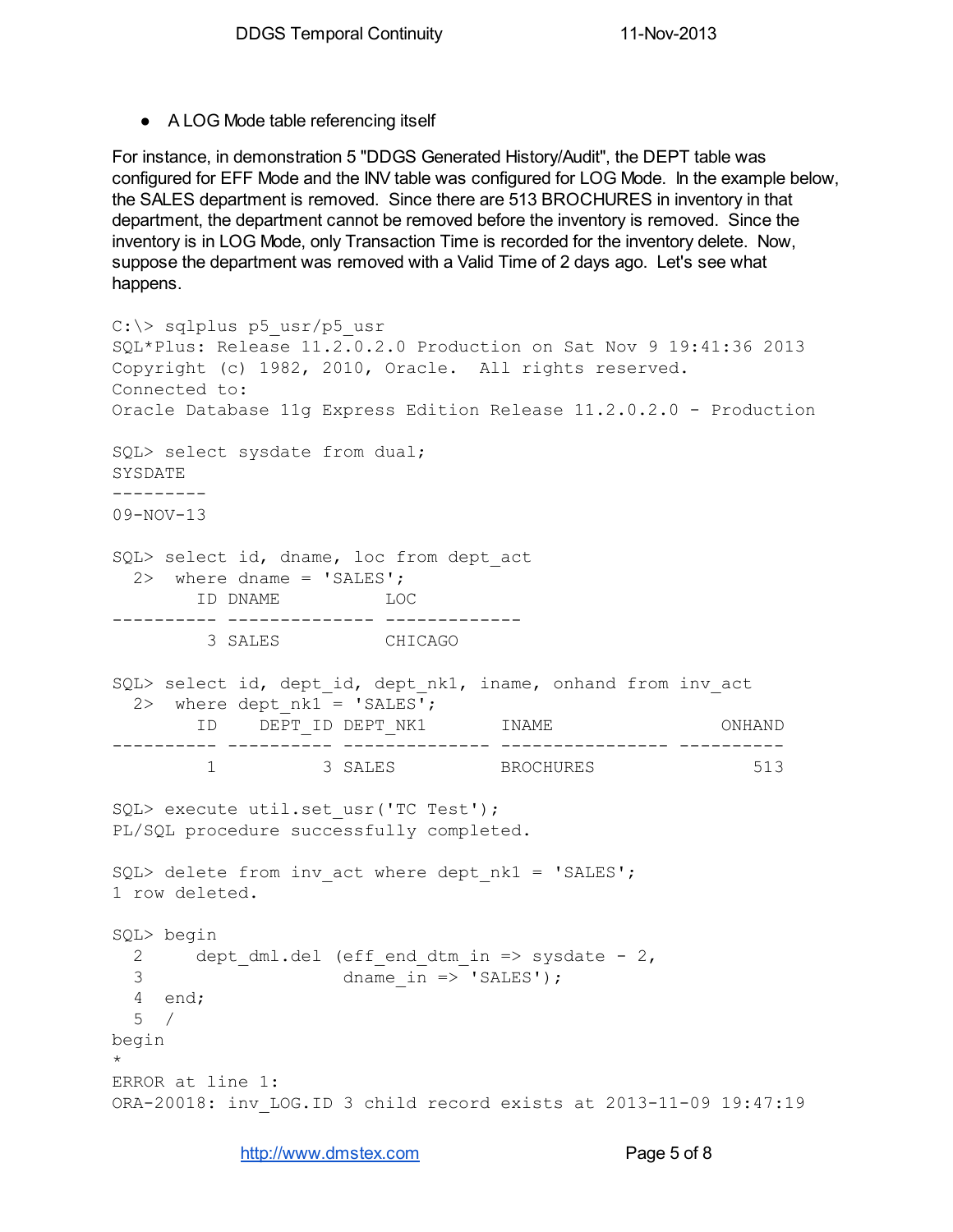ORA-06512: at "P5. DEPT TAB", line 641 ORA-06512: at "P5.DEPT\_DML", line 338 ORA-06512: at line 2

Without the temporal foreign key constraint, this delete would have succeeded. However, the DDGS deliverables includes a constraint that found the temporal continuity problem with the Valid Time of the department being deleted 2 days before the Transaction Time of the inventory delete. The error message thrown by the constraint includes a Transaction Time for the deleted inventory record that would cause the temporal continuity constraint violation.

#### Temporal Uniqueness - Unique Keys

Another core constraint in any Oracle schema is the Unique Key Constraint. This constraint ensures that there is only 1 unique value or set of values for all records. Within the temporal database, this constraint must be enforced across the temporal domain.

Consider the situation where a unique key (like a department name) is re-used over time. If historical effective date/time (Valid Time) is used in a bi-termporal database, this unique key must remain unique across the temporal continuum.

```
C:\> sqlplus p5 usr/p5 usr
SQL*Plus: Release 11.2.0.2.0 Production on Tue Nov 12 11:40:15 2013
Copyright (c) 1982, 2010, Oracle. All rights reserved.
Connected to:
Oracle Database 11g Express Edition Release 11.2.0.2.0 - Production
SQL> execute util.set usr('TC Test');
PL/SQL procedure successfully completed.
SQL> select sysdate from dual;
SYSDATE
---------
12-NOV-13
SQL> describe dept
Name Null? Type
 ---------------- -------- ---------------------------------
 ID NOT NULL NUMBER(38)
 EFF_BEG_DTM NOT NULL TIMESTAMP(9) WITH LOCAL TIME ZONE
 AUD_BEG_USR NOT NULL VARCHAR2(30)
 AUD_BEG_DTM NOT NULL TIMESTAMP(9) WITH LOCAL TIME ZONE
 DNAME NOT NULL VARCHAR2(14)
 LOC NOT NULL VARCHAR2(13)
SQL> select dname, eff beg dtm from dept;
DNAME EFF_BEG_DTM
-------------- -------------------------
ACCOUNTING 31-DEC-79 11.00.00.000 PM
```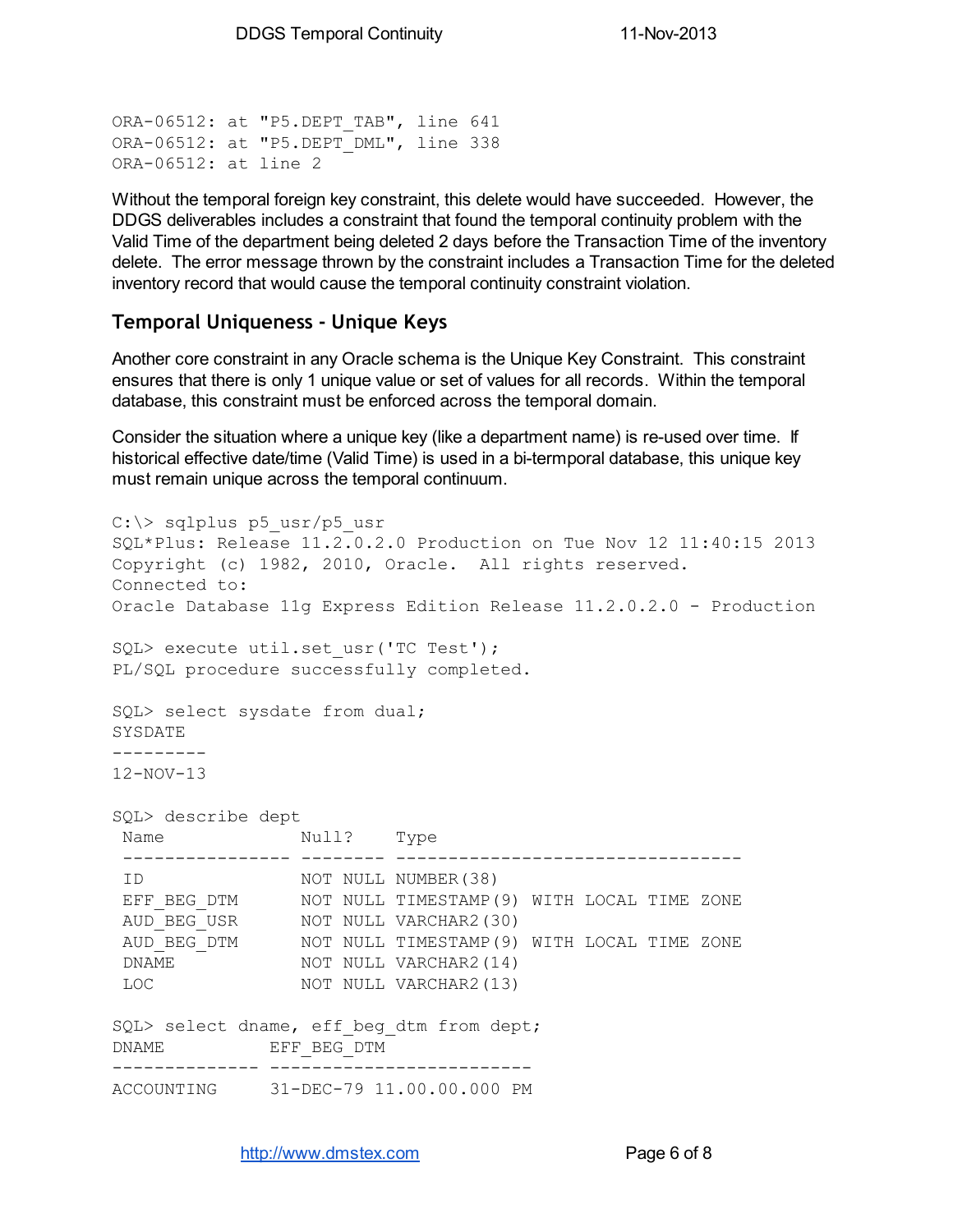```
OPERATIONS 31-DEC-79 11.00.00.000 PM
RESEARCH 31-DEC-79 11.00.00.000 PM
SALES 31-DEC-79 11.00.00.000 PM
SQL> insert into dept (eff beg dtm, dname, loc)
 2 values (sysdate-3, 'HR', 'LOS VEGAS');
1 row created.
SQL> begin
 2 dept dml.del (eff end dtm in => sysdate - 1,
 3 dname in \Rightarrow 'HR');
 4 end;
 5 /
PL/SQL procedure successfully completed.
SQL> select dname, eff beg dtm from dept;
DNAME EFF BEG DTM
-------------- -------------------------
ACCOUNTING 31-DEC-79 11.00.00.000 PM
OPERATIONS 31-DEC-79 11.00.00.000 PM
RESEARCH 31-DEC-79 11.00.00.000 PM
SALES 31-DEC-79 11.00.00.000 PM
SQL> select dname, eff beg dtm, eff end dtm from dept all;
DNAME EFF_BEG_DTM EFF_END_DTM
-------------- ------------------------- -------------------------
ACCOUNTING 31-DEC-79 11.00.00.000 PM 31-DEC-99 05.59.59.000 PM
OPERATIONS 31-DEC-79 11.00.00.000 PM 31-DEC-99 05.59.59.000 PM
RESEARCH 31-DEC-79 11.00.00.000 PM 31-DEC-99 05.59.59.000 PM
SALES 31-DEC-79 11.00.00.000 PM 31-DEC-99 05.59.59.000 PM
HR 09-NOV-13 12.23.13.000 PM 11-NOV-13 12.27.53.000 PM
SQL> insert into dept (eff beg dtm, dname, loc)
 2 values (sysdate-2, 'HR', 'ANYWHERE');
insert into dept (eff beg dtm, dname, loc)
           *
ERROR at line 1:
ORA-20016: Duplicate dept NK Data found at 2013-11-11 12:27:53 for
ID: 23
ORA-06512: at "P5. DEPT TAB", line 187
ORA-06512: at "P5.DEPT_TAB", line 320
ORA-06512: at "P5.DEPT BI", line 47
ORA-04088: error during execution of trigger 'P5.DEPT_BI'
```
Without the temporal unique key constraint, this insert would have succeeded. However, the DDGS deliverables includes a constraint that found the temporal continuity problem with the Valid Time of the same department being inserted 1 day before the Valid Time of the previous delete. The error message thrown by the constraint includes a Valid Time for the deleted